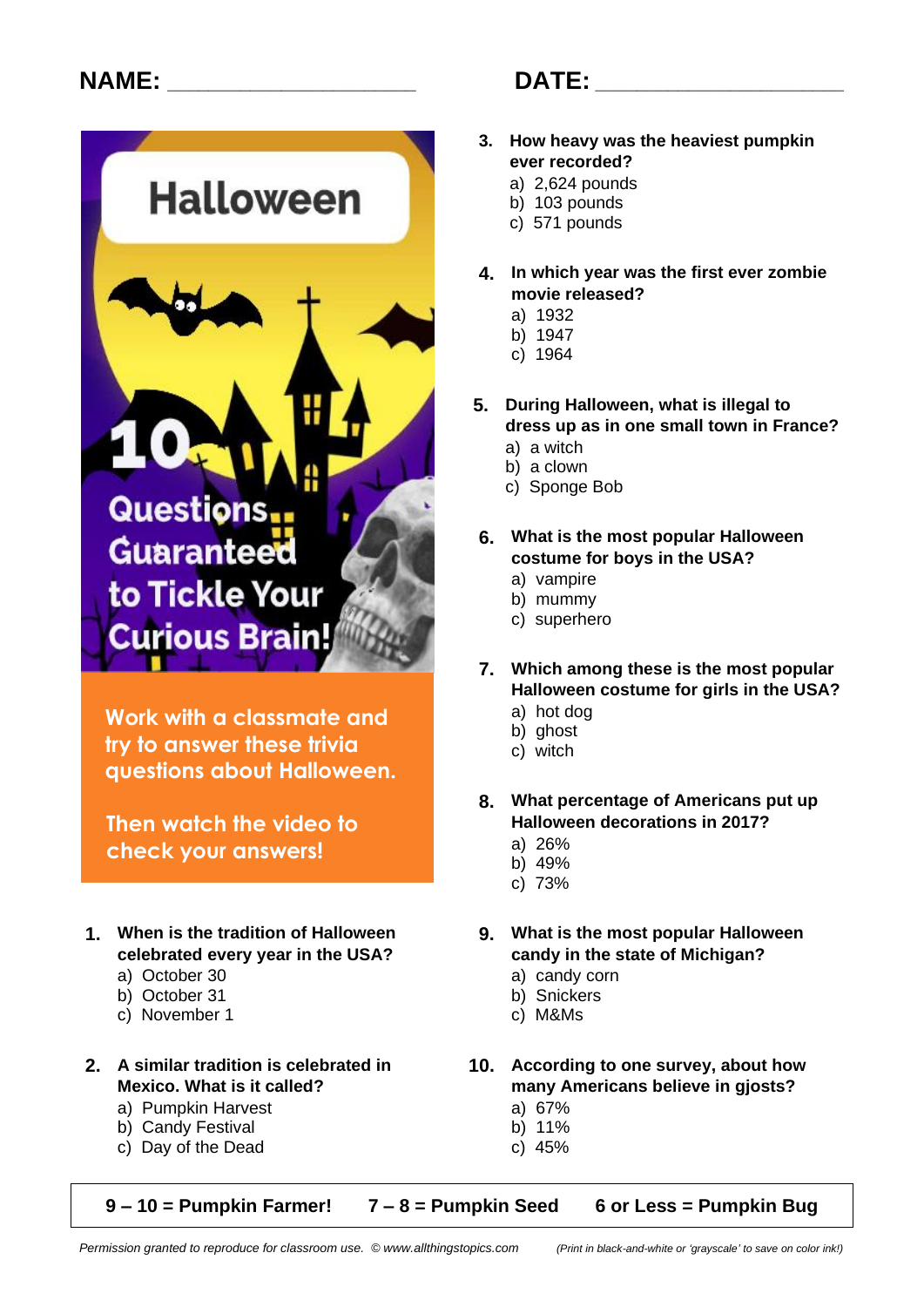| <b>M</b><br>Ш<br>٠<br>.,<br>. . |  |
|---------------------------------|--|
|---------------------------------|--|

## Watch the video again and try to answer these questions!

- **1.** What do kids say at Halloween so people will give them candy?
	- **"\_\_\_\_\_\_\_\_\_\_\_\_\_\_\_\_\_\_\_\_\_\_\_\_\_\_\_\_\_\_\_\_\_\_\_\_\_\_\_"**
- **2.** For how many days is Mexico's *Day of the Dead* celebrated?

**\_\_\_\_\_\_\_\_\_\_\_\_\_\_\_\_\_\_** days

**3.** In what country was the world's largest pumpkin grown?

**\_\_\_\_\_\_\_\_\_\_\_\_\_\_\_\_\_\_\_\_\_\_\_\_\_\_\_\_\_\_\_\_\_\_\_\_\_\_\_\_**

- **4.** What was the name of the world's first ever zombie movie? **"\_\_\_\_\_\_\_\_\_\_\_\_\_\_\_\_\_\_\_\_\_\_\_\_\_\_\_\_\_\_\_\_\_\_\_\_\_\_\_"**
- **5.** In one town in France, why is it illegal for some people to wear a clown costume?

**\_\_\_\_\_\_\_\_\_\_\_\_\_\_\_\_\_\_\_\_\_\_\_\_\_\_\_\_\_\_\_\_\_\_\_\_\_\_\_\_\_\_\_\_\_\_\_\_\_\_\_\_\_\_\_\_\_\_**

**\_\_\_\_\_\_\_\_\_\_\_\_\_\_\_\_\_\_\_\_\_\_\_\_\_\_\_\_\_\_\_\_\_\_\_\_\_\_\_\_\_\_\_\_\_\_\_\_\_\_\_\_\_\_\_\_\_\_**

- **6.** What do some people do with their cats and dogs on Halloween?
- **7.** In what country is it illegal to pretend to be a real witch?
- **8.** In 2017, how much money did Americans spend on Halloween decorations, candy and parties?
	- $\sim$

**\_\_\_\_\_\_\_\_\_\_\_\_\_\_\_\_\_\_**

**\_\_\_\_\_\_\_\_\_\_\_\_\_\_\_\_\_\_**

**\_\_\_\_\_\_\_\_\_\_\_\_\_\_\_\_\_\_**

- **9.** In how many other states is candy corn the most popular Halloween candy?
- **10.** Which age group more strongly believes in ghosts: younger people or older people?